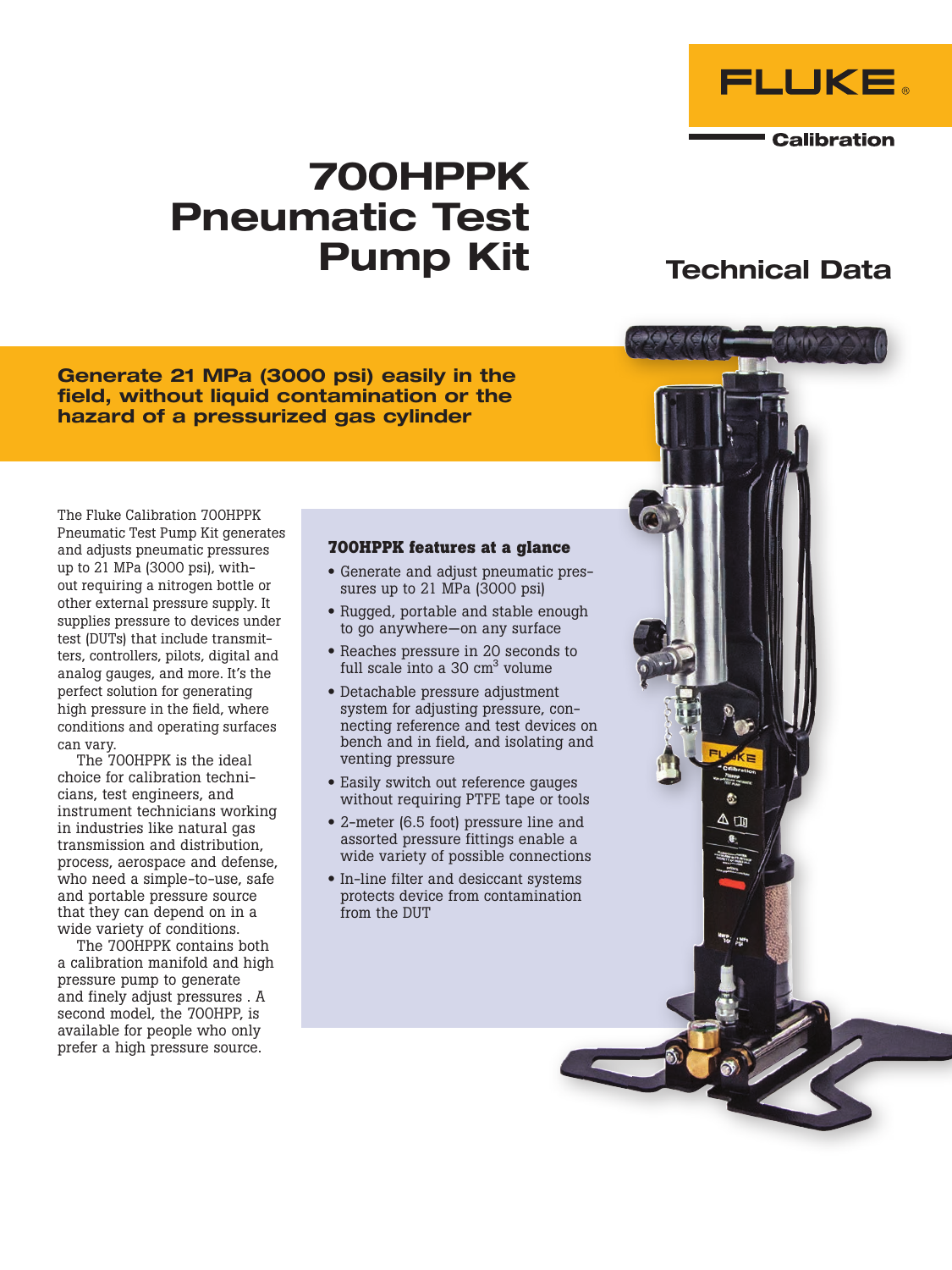

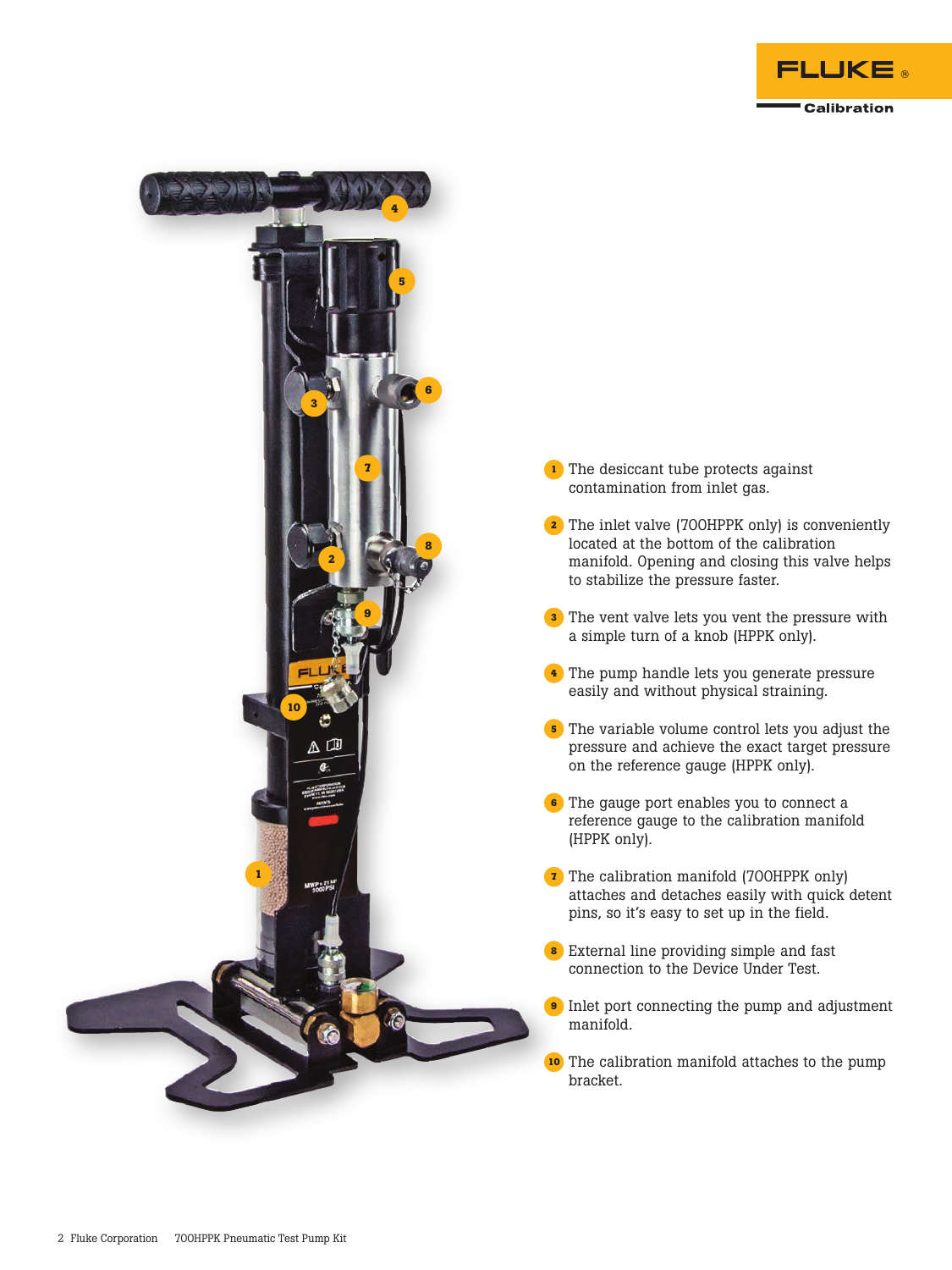



The 700HPPK features collapsible feet that make it easy to pack away.

#### **Generate high pressure accurately and safely for a wide workload**

The 700HPPK generates pressure up to 21 MPA (3000 psi) within 20 seconds to full scale into a 10 cm3 volume. A detachable pressure adjustment system and adjustment control knob enables users to make fine pressure adjustments to 0.1% of reading or better.

The 700HPPK includes a 2 meter (6.5 foot) pressure line and assorted pressure fittings, enabling you to connect a wide variety of DUTs for wide workload coverage. In fact, the 700HPPK covers at least five times more workload than standard range pneumatic pumps.

An in-line filter system protects the system against contamination from the unit under test.

### **Use the 700HPPK just about anywhere**

The 700HPPK is designed to be at home in the lab or the field. Lightweight and portable, it features collapsible feet, built-in handhold, and a canvas carrying case, making it easy to carry to the field.

The 700HPPK works on just about any surface, so you don't need a flat laboratory bench or flat area in the field.

With the 700HPPK, you don't need to carry a lot of extra equipment or accessories. No PTFE tape or extra tools are required thanks to a swivel ¼ NPT female reference gauge connector that makes switching reference gauges fast and easy.

The pump kit is designed so the calibration manifold attaches and detaches easily via quick detent pins. You won't need to spend a lot of time setting it up or packing it away at the end of the day.

## **Specifications**

|                                                               | <b>700HPP</b>                    | <b>700HPPK</b>                      |  |  |  |
|---------------------------------------------------------------|----------------------------------|-------------------------------------|--|--|--|
| <b>Maximum working pressure</b>                               | 21 MPa<br>3000 psi               |                                     |  |  |  |
| Time to generate full scale pressure with<br>10 cc volume (s) | 20                               |                                     |  |  |  |
| Weight                                                        | 5.5 kg (12.2 lbs)                | $7.2 \text{ kg} (15.8 \text{ lbs})$ |  |  |  |
| <b>Dimensions</b>                                             | 66 x 25 x 13 cm (26 x 10 x 5 in) | 66 x 30.5 x 13 cm (26 x 12 x 5 in)  |  |  |  |
| Reference gauge connection                                    | 1/4 NPT, quick connect           |                                     |  |  |  |
| Inlet supply contamination protection                         | Desiccant filter                 |                                     |  |  |  |
| DUT contamination protection filter                           | 100 micron                       |                                     |  |  |  |
| Fine adjustment resolution                                    |                                  | $0.05\%$ reading                    |  |  |  |
| Maximum leak rate (with isolation valve<br>closed)            |                                  | $0.01\%$ reading                    |  |  |  |
| Supplied test port adapters                                   | NPT: 1/8, 1/4 NPT                |                                     |  |  |  |
|                                                               | <b>BSP:</b> 1/8, 1/4 BSP         |                                     |  |  |  |
|                                                               | <b>MET:</b> M14, M20, 1/4 NPT    |                                     |  |  |  |